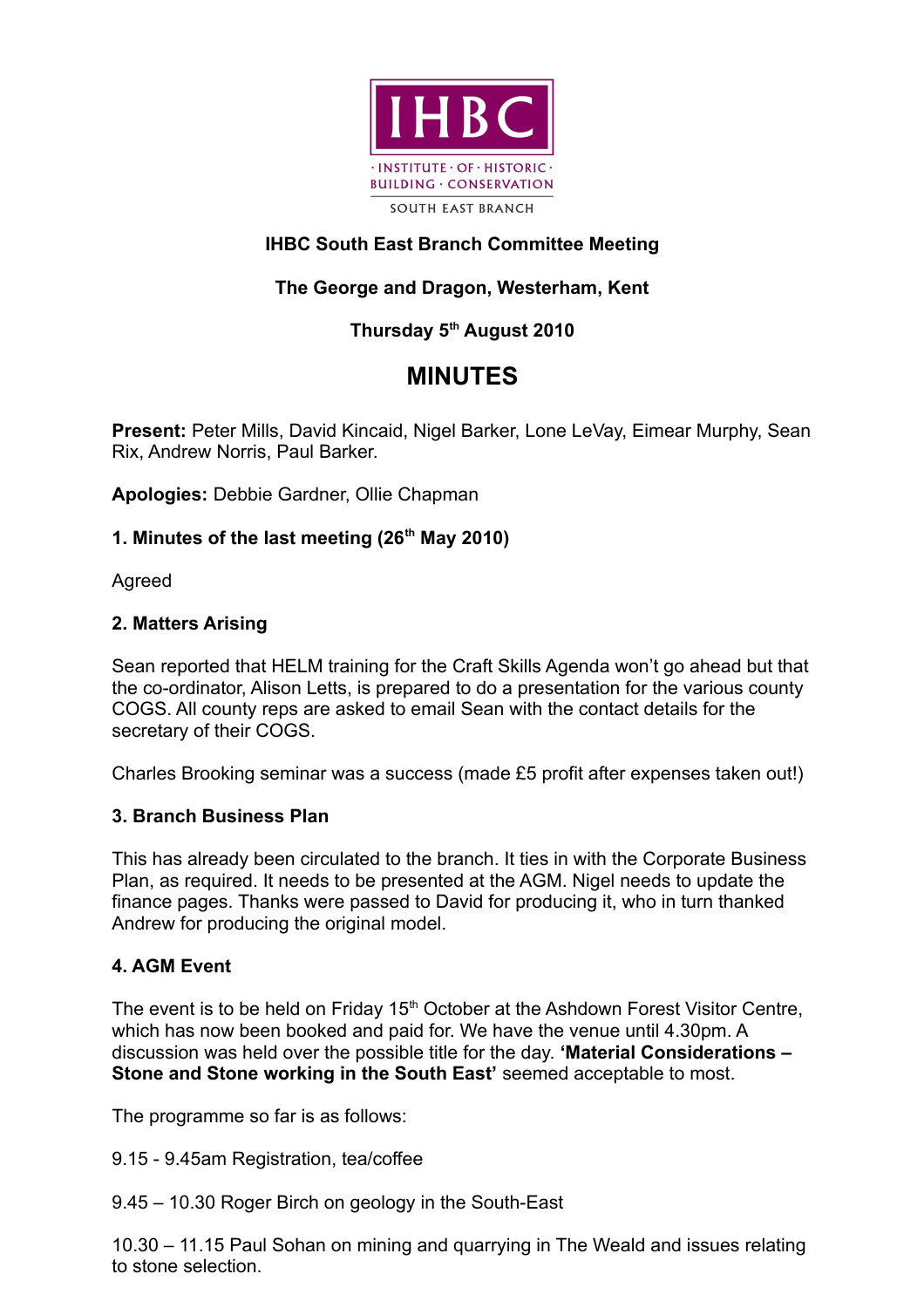11.15 – 11.30 Tea/coffee

11.30 – 12.15 Nigel Barker talking about the latest issues relating to PPS5

12.15 – 12.30 Questions

12.30 – 13.15 Buffet lunch

13.15 – 14.00 Branch AGM

14.00 onwards - Possible tours to Philpott's Quarry or alternatives if this can't be agreed (see below).

Eimear and Paul are sorting out facilities for the speakers at the visitor centre but Andrew's speakers are bringing their own equipment (digital and old fashioned slides). Blackout facilities exist. Nigel will use digital (he can bring his own projector if needed). No decision made about speaker expenses.

Eimear and Paul have been looking at the venue, which has a small kitchen area we can use. Eimear has made contact with caterers and thinks we can keep the costs of a buffet lunch down to £12 per head. This will include the costs of teas/coffees/juice plus fruit and cheese. Veggie options will be available. It is intended that paper plates etc can be used. Wine is being considered. Final numbers have to be confirmed with the caterers a week before the event. The Committee agreed for Eimear to go ahead with confirming catering arrangements.

For the AGM itself Peter needs a Chairman's Report and a Treasurer's Report but will sort out the other papers (past minutes, agenda, attendance list etc).

Sean has been having great trouble getting confirmation from Paul Bysouth of Philpott's Quarry that the afternoon tours can go ahead (ideally as two groups of about 15). He has left numerous messages which haven't been returned and it is starting to look like they aren't interested in allowing a visit after all. It was agreed by the Committee that we would still like to try to go ahead as planned, as the tour has been advertised and as it makes a suitable conclusion to the morning talks. Andrew offered to have a go at making contact with the quarry (and maybe pull a few strings) to find out what is going on.

If the quarry visit falls through, various alternatives were discussed. Peter suggested that Paul Reed may be able to put up a stone mason to talk and give a demonstration of stone dressing (need to ask him). Edward Sargent could be asked to do a talk on Kent ragstone. (Following the Committee meeting Lone has now suggested a tour of a local historic hotel which is built of stone from Philpott's quarry and a few other possible venues). A talk by Alison Letts on the Heritage Skills Initiative was suggested, but this would deviate from the stone theme to an extent. Andrew and Sean agreed to keep trying to secure the quarry visit.

Peter agreed to send another 'holding' email to the branch giving the details as so far agreed, with the formal flyer to follow so people can put the date in their diaries. The flyer should go out before the end of August so final details need to be agreed soon.

After a discussion, it was generally agreed that the cost of the event would be £40 to members and £45 to non-members if it ends up being a full day, and £30 -35 if less than a day.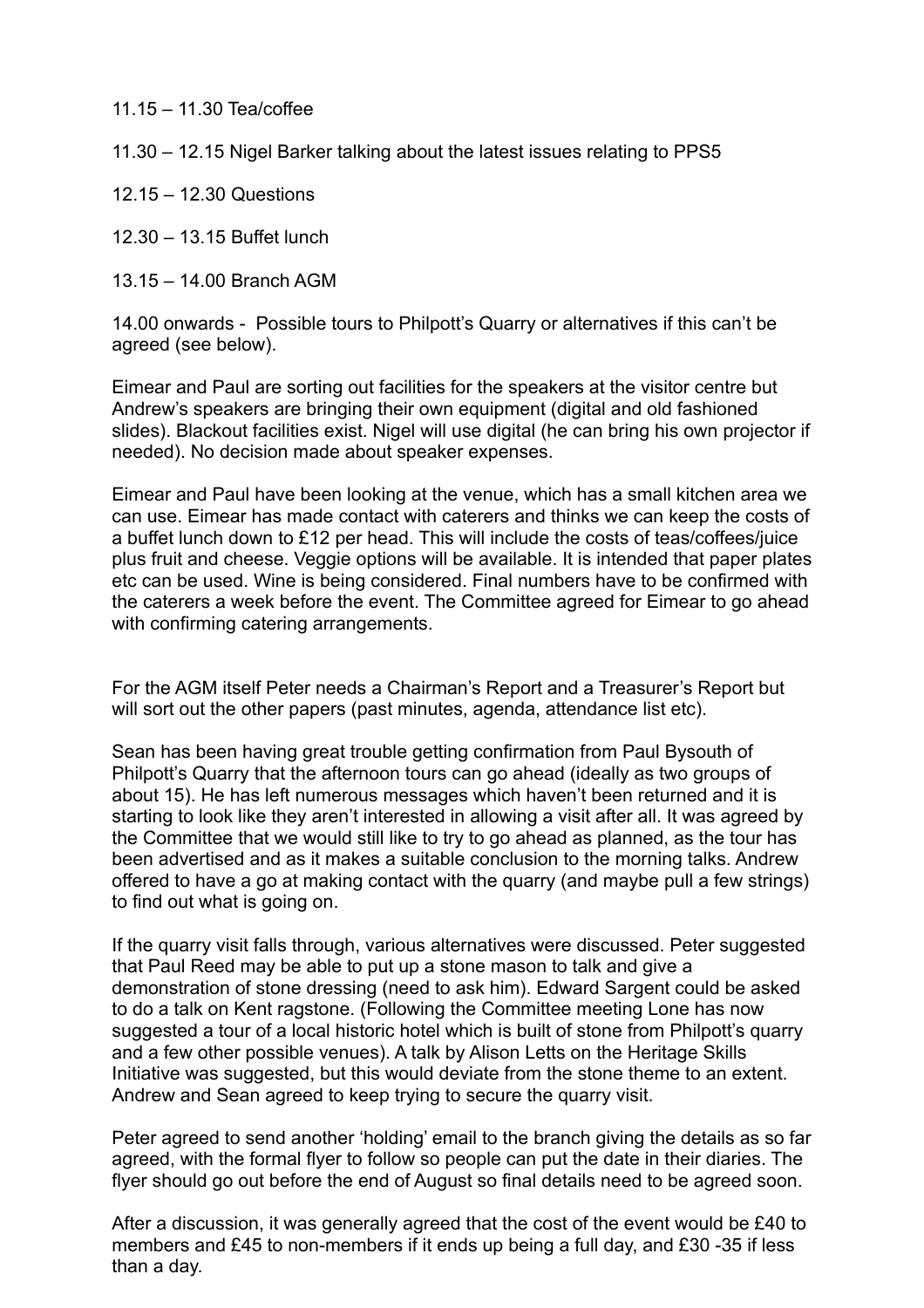Andrew is still prepared to take the bookings, do the invoicing, create a delegate list and make up some sticky label name badges.

David will organise getting the IHBC display boards for the day and it was agreed that we would not seek sponsorship for the event.

Paul is to provide Peter with a suitable stone related image to use a background for the flyer, which Peter will then (try to) put together and send out via email to the branch/website and as a paper copy to those still without email. The IHBC South and London will be invited, along with the RIBA and RTPI South East branches.

## **5. The Branch Committee**

David and Peter are standing down from their posts on the Committee, David after 7 years, Peter after 10. Nigel would also like to stand down as Treasurer. Sean and Eimear have both expressed an interest in standing as Chair. Sean, who is an affiliate member, could become Chair but could not be a Council member or a Trustee of the IHBC. David would be prepared to stay on for a while in these roles until Sean becomes a full member if he is elected Chair. Eimear would consider standing as Secretary if she is not elected as Chair. Lone has also expressed an interest in becoming Secretary, but would like a run in period with Peter helping with procedures (he is prepared to do this). If Eimear becomes Secretary then we would need a new Membership Secretary.

Peter needs to circulate an email to the branch asking for nominations for all posts and two seconders. All nominations need to be received by early September. The two applicants so far for Chair should produce a short article explaining their background, why they would like to be chair and what their vision is for the future of the branch. This can be circulated to the branch members. It was discussed whether we need to carry out a postal ballot of the entire branch, or if only those attending the AGM should vote, with proxy votes for those who can't attend. David has since confirmed that we only need to ballot those attending the AGM, with a system of proxy voting for those not in attendance. A proxy voting form will have to be devised when all the nominations are in.

The election of officers will be the last item on the agenda for the forthcoming AGM. The voting will be by secret ballot, rather than a show of hands. The new Chair and Secretary will then take over.

## **6. Future events**

The Canterbury Cathedral visit has 15 bookings and so will go ahead.

Paul Reed's 'hands on' training event on traditional plasters and renders is on  $17<sup>th</sup>$ September.

Eimear suggested a 'Flint Man' training day and will investigate possibilities with him.

David suggested a presentation by Chief Inspector Mark Harrison on the Heritage Crime Initiative. This could be in at Westerham Village Hall or a room at Chatham Historic Dockyard (the Joiners shop?).

Sean will co-ordinate another Wassail in early December. This could also be the branch committee Christmas social. Nigel suggested it follow the route of the last six